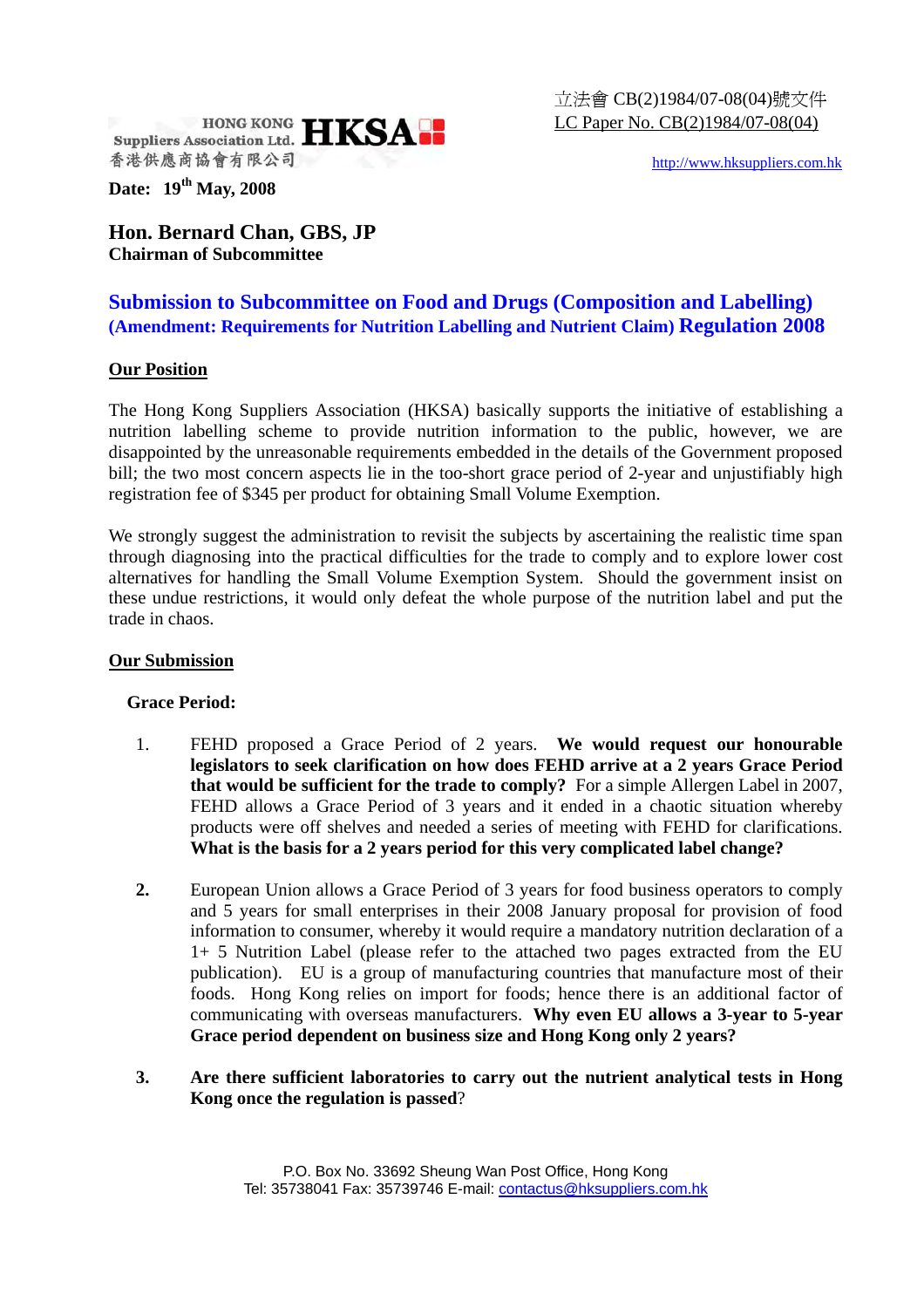Suppliers Association Ltd. HKSA 香港供應商協會有限公司

#### http://www.hksuppliers.com.hk

There are **only four HOKLAS laboratories** (which are recommended by FEHD) in Hong Kong that are accredited to carry out the nutrient analytical tests (food composition analysis). According to the most updated information in the Innovative and Technology Commission (the Government's laboratory accreditation authority, please refer to www.itc.gov.hk/en/quality/hkas/hoklas/directory/food.htm), none of the above mentioned laboratories are accredited to carry out all the 1+7 required and not to mention additional test needed if claim is made. If not for these HOKLAS laboratories, which are probably the largest laboratories in Hong Kong, **what other private laboratories can carry out the nutrient tests in Hong Kong?** 

4. Time needed by the trade to do the nutrition label:

HKSA asked for a Grace Period of no less than 3 years. The 3-year period is based on a collective view that the large majority of products that need label changing due to the new Nutrition Label regulation would be able to comply. Of course, the time needed would be dependent on the nature of business (importer or agent or manufacturer, etc) of the companies, the complexity of range carrying, numbers of products carrying, manpower, size of business, relationship with manufacturers, etc. One most important factor in this case is **"Are the laboratories able to deliver test results timely with tens of thousand of products flooding their laboratories all at once?"** 

Legislators asked for a breakdown of time needed to change a nutrition label. As we mentioned earlier, it will be dependent on a case-by-case basis. On the average and assuming everything goes as planed (for example, local nutrients testing are available and takes only 2 weeks to 4 weeks to obtain results) and no major delay occur, we believe the label can be done in 16.4 months. But, there is consideration of:

- a. FEHD supposedly would carry out a series of workshops to educate the trade on how to do the label. Learning from the experience of the Allergen Label, most of the trade would start planning on the label but would not start the labelling process until FEHD has clarified all details in the workshops. We expect the workshops should not be a one-time lecture. We estimate there are no less than 1,000 food suppliers, inclusive of manufacturers; the workshops should last one to three months. Of course, this timing is up to FEHD. **Experience from the Allergen label is that the first workshop was held 18 months after the regulation was passed.**
- b. Retailers generally required foods to be in compliant 6 months prior to the law is effective.

So, adding Point a. and b. to the estimated average 16.4 months, it is much more than 24 months. Again, we re-iterate that 16.4 months is everything goes as planned.

For product that requires **reformulation**, we need an additional 8 months to 22 months including but not limited to the following activities:

- Sourcing new and replacement ingredients
- Develop prototypes and validation of formulation
- In-house sensory test and evaluation

P.O. Box No. 33692 Sheung Wan Post Office, Hong Kong Tel: 35738041 Fax: 35739746 E-mail: contactus@hksuppliers.com.hk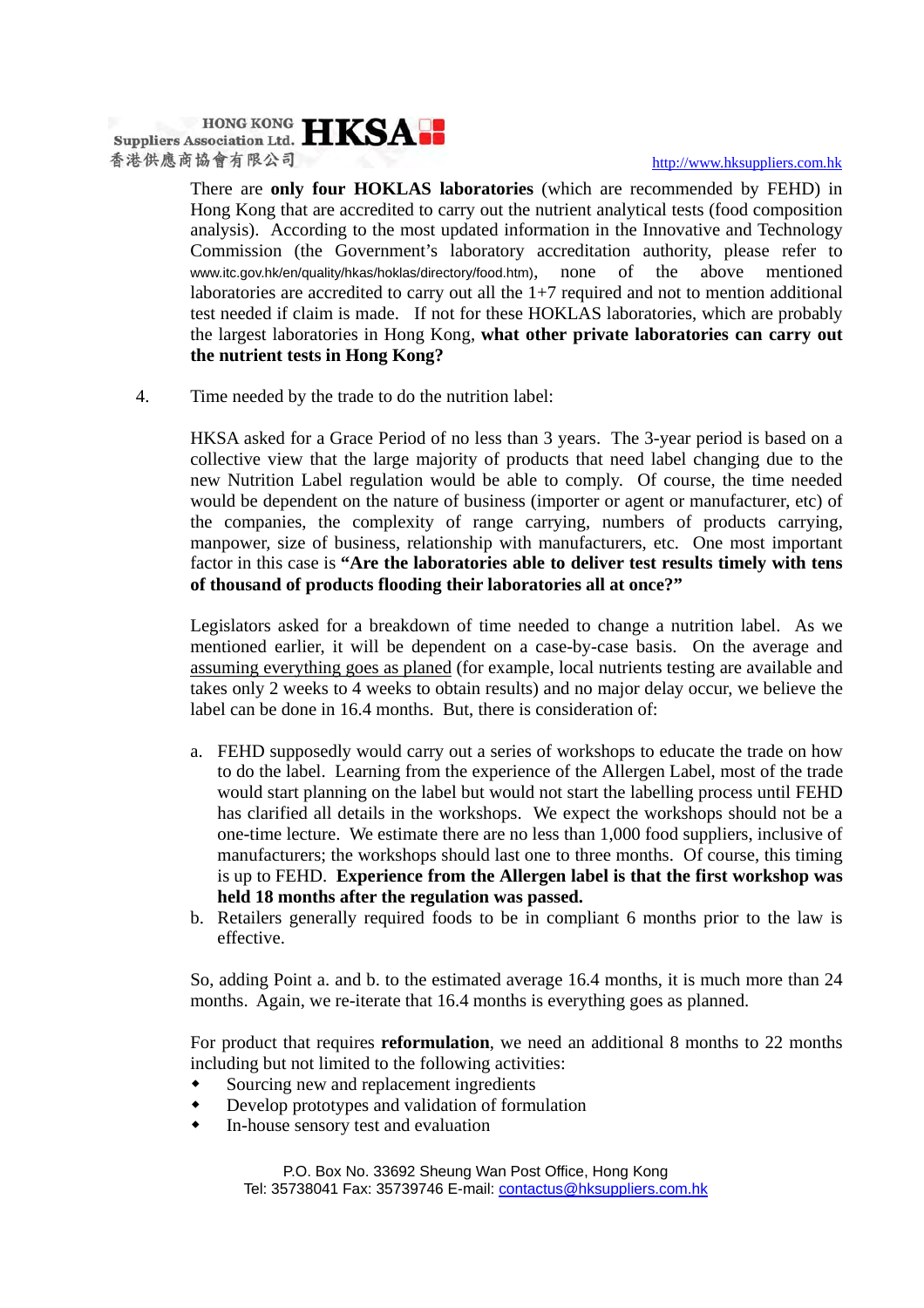http://www.hksuppliers.com.hk



- Composition checking (including nutrient tests that time needed is unknown)
- Production viability test
- Organoleptic test by consumer panel
- Stability and shelf life expectancy testing

So, if a supplier starts the labelling process immediately taking the risk of not meeting the FEHD requirements, **it would take 16.4 months to 41.4 months** (3 months taken up by FEHD, 22 months for product development and 16.4 months to change the label). Then, you need to add the **6 months requirement by retailers** that foods needed to be in compliance before the law is effective. Please note that the above has yet taken into consideration that foods still have good shelf life needed to be disposed. Of course, 41.4 months is quite close to the extreme case. That is why **we ask for 3 years** provided that:

- 1. FEHD will come out with a workable Guideline on July 11, 2008.
- 2. The Hong Kong laboratories are capable of absorbing the large number of products need testing.
- 5. Time needed for learning as considered by EU, US and Taiwan

Due to the complexity of analytical method selections, rigid presentation format of nutritional information, differentiation of different nutritional claims, etc. it takes time for all of us including the administration, the laboratories and the suppliers to learn and get familiar with the new Hong Kong nutrition label. **The Grace Period has to allow sufficient time for learning as well as recognized by EU, US and Taiwan.**

Below are references that support the need for a reasonable grace period:

- As mentioned in point 2 above, EU allows a 3-year to 5-year Grace period dependent on business size as per their 2008 proposal.
- US first started voluntary nutrition labeling in 1973 and made it mandatory on May 8, 1994 after finalizing details of the regulation in Jan 1993; it evidenced 18-month were provided for the trade to comply. Most importantly, the implementation date was based on the manufacture date, meaning any packaged food produced before May 8, 1994 could continue to use old labels and remain in the market for the entire shelf life. Besides, imported products were given an additional 18 months to comply, i.e. until January 1996, simply because importers need longer time to clarify about the regulation and understand how to implement the nutrition labelling format.
- Taiwan implemented the nutrition labelling in phases and by food category; the timetable is attached for reference.

## **Registration fee of Small Volume Exemption:**

- 1. FEHD prepared to impose a registration fee of \$345 per product in the first year and \$335 per product per year thereafter. **How does FEHD come up with such charges?** The administration needs to explain by providing detail breakdown on the operating costs.
- 2. FEHD claimed to have based on the estimation of 10,000 products would register. Does it represent the total budget is **\$3,450,000**? **How do they come up with this big budget?**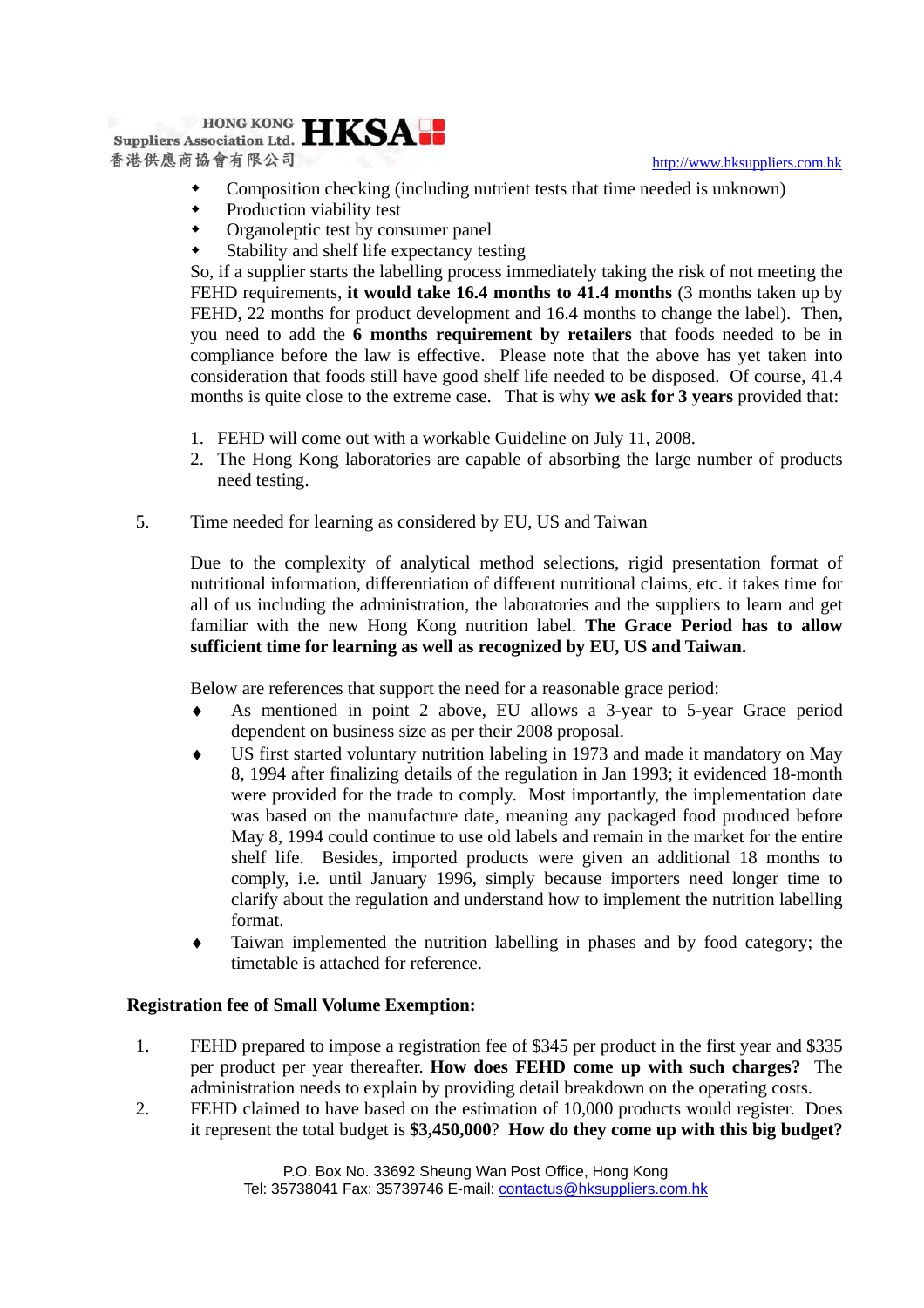http://www.hksuppliers.com.hk



It is our query that whether the administration is employing an economical means to set up and maintain the system.

- 3. If more than 10,000 products (or whatever number of products FEHD used for budgeting) register, it would mean FEHD is making money and not just recovering costs. If that is the case, **would FEHD refund the difference to the Trade?**
- 4. We somehow understand the claimed costs of the government operation tend to be higher than that in the competitive commercial world. **Can FEHD assign the job to a more cost-effective service provider?** HKSA had in fact suggested to FEHD to delegate the management job of the web-base system to educational institutes like the Chinese University where experts and technical supports could be readily available.
- 5. **For the sake of public health interest and in helping the SMEs to survive, does it make good sense for FEHD to obtain subsidies elsewhere?** The administration can present the case to obtain funding from Government tax and surplus or seek for sponsorship from charitable Organizations like the Hong Kong Jockey Club, who has actually donated a much bigger sum of \$17 million for setting up the Nutrient Data Base.

Thank you for your attention.

**Hong Kong Suppliers Association**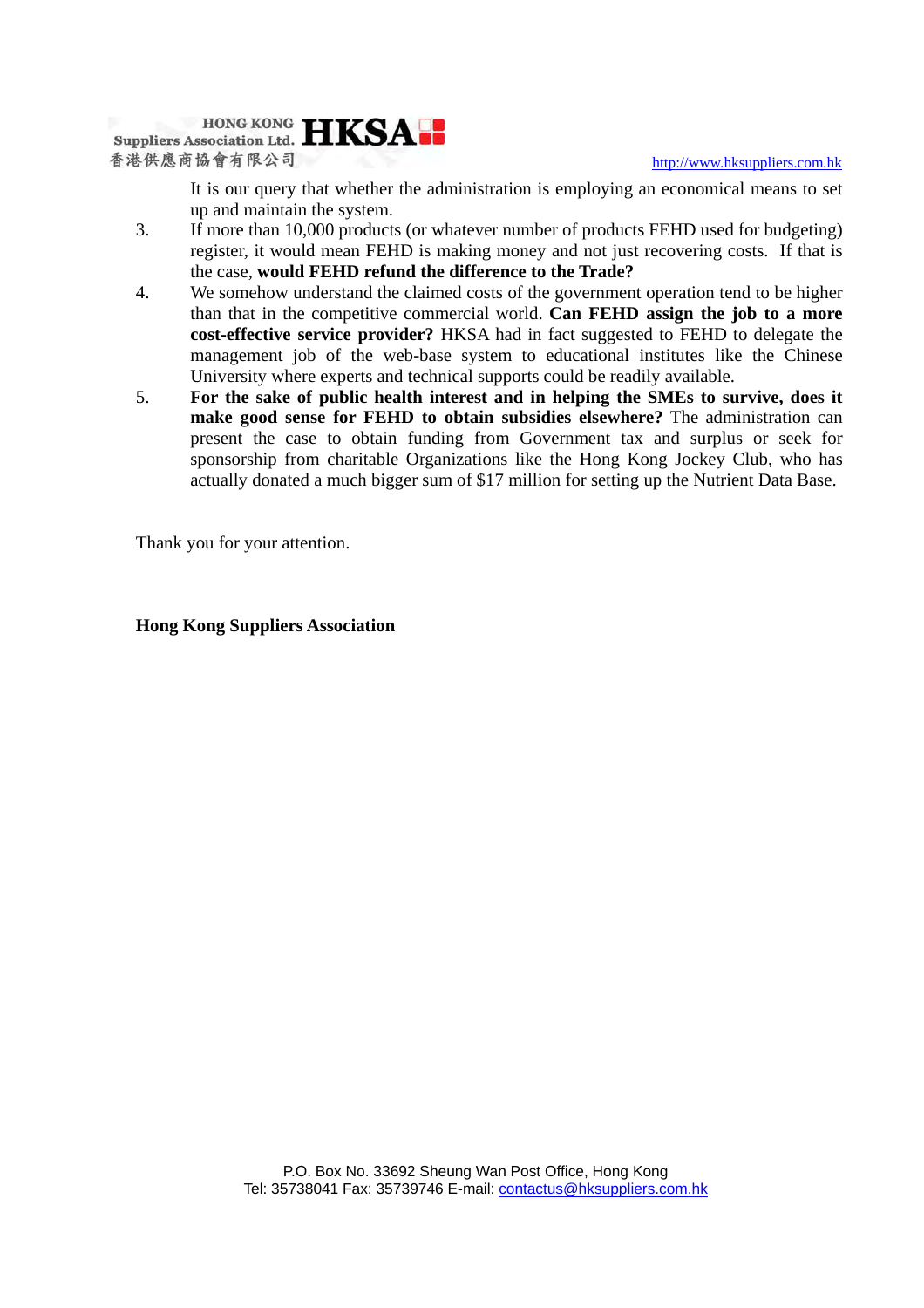COMMISSION OF THE EUROPEAN COMMUNITIES



Brussels, 30.1.2008 COM(2008) 40 final

2008/0028 (COD)

Proposal for a

#### REGULATION OF THE EUROPEAN PARLIAMENT AND OF THE COUNCIL

#### on the provision of food information to consumers

(presented by the Commission)

{SEC(2008) 92} {SEC(2008) 93} (SEC(2008) 94) {SEC(2008) 95}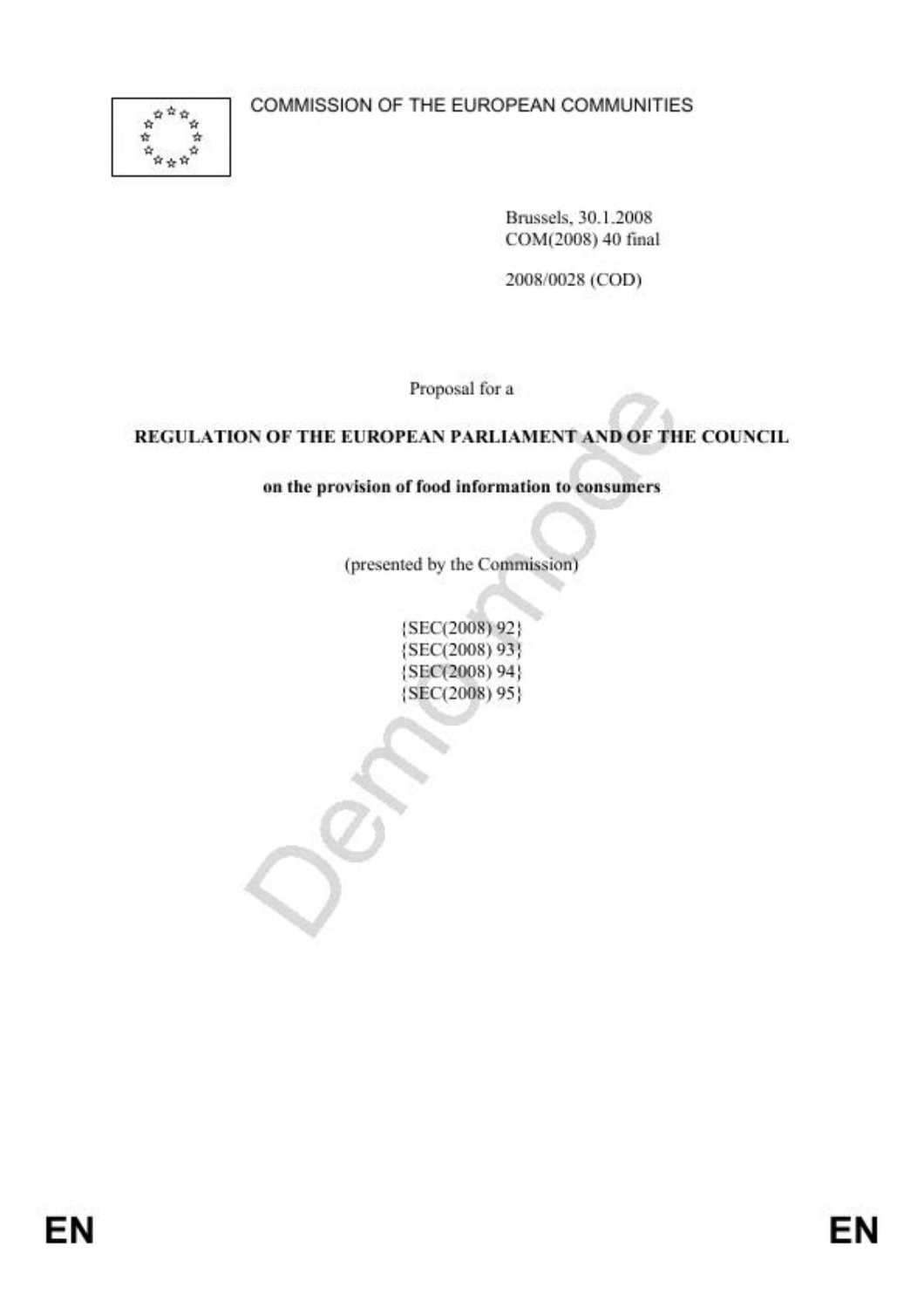- $\mathcal{L}$ Directive 90/496/EEC is repealed from [5 years after the entry into force].
- 3. References to the repealed acts shall be construed as references to this Regulation.

#### Article 53 **Entry into force**

This Regulation shall enter into force on the twentieth day following that of its publication in the Official Journal of the European Union.

Article 14(1) shall apply from [the first day of the month 3 years after the entry into force].

Articles 29 to 34 shall apply from [the first day of the month 3 years after the entry into force] except in the case of foods labelled by food business operators with, on the date of entry into force, less than 10 employees and whose annual turnover and/or annual balance sheet total does not exceed EUR 2 million where they shall apply [the first day of the month 5 years after the entry into force].

This Regulation shall be binding in its entirety and directly applicable in all Member States.

Done at Brussels,

For the European Parliament The President

For the Council **The President**